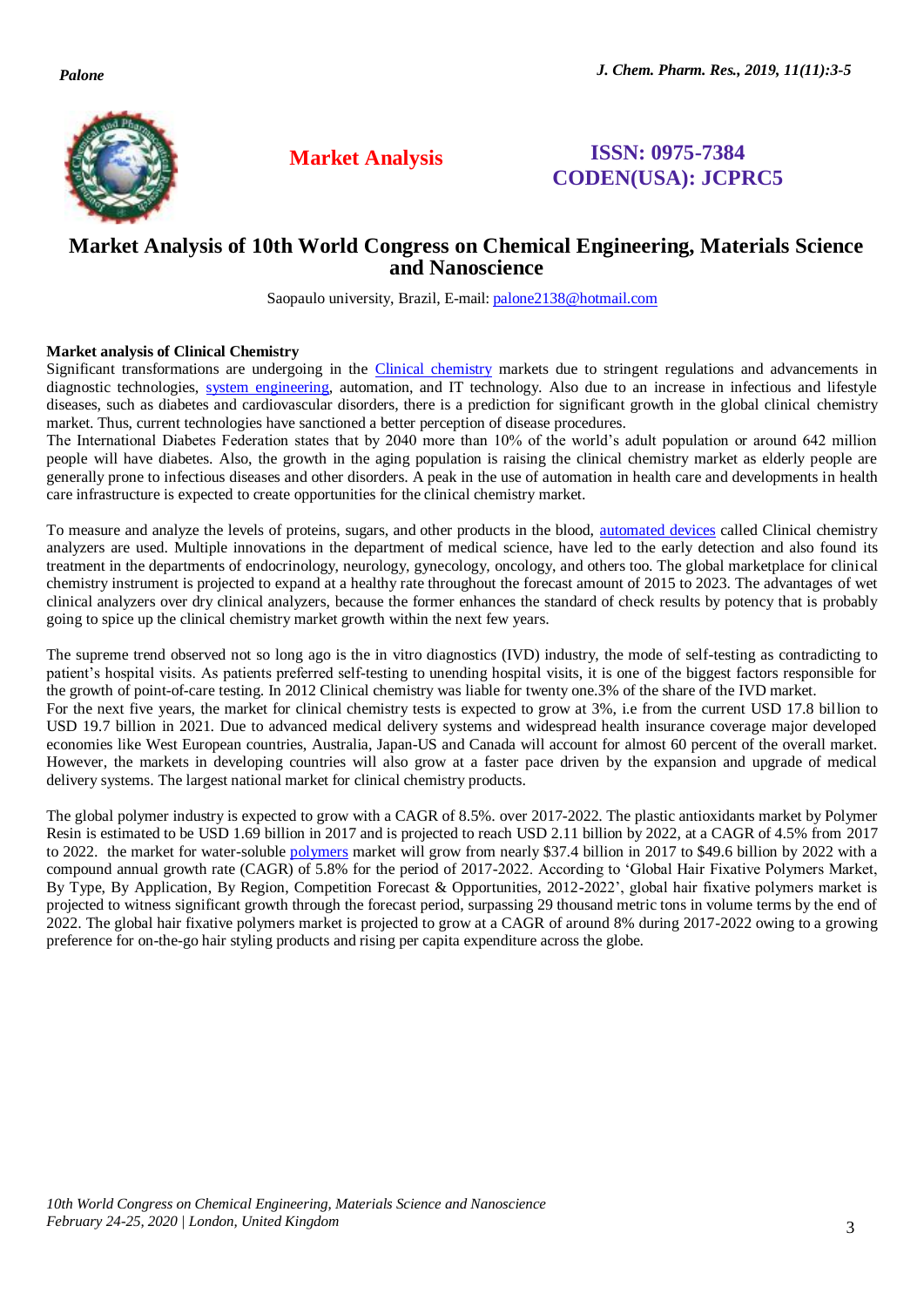



The United States of America is anticipated to stay the biggest national marketplace for clinical chemistry product, accounting for over one-fourth of the global demand in 2021, or more than USD 5.1 billion. The Americas commanded the largest share (42%) of the global clinical chemistry market at an estimated \$4,332.3 million in 2013, expected to reach \$6,050.6 million by 2018, at a CAGR of 7.2% from 2013 to 2018. By the estimation of the Center for Medicare & Medicaid Services (CMS), health care spending in the U.S. is expected to grow about \$4.6 trillion in 2019 from \$2.7 trillion in 2011. Germany, in Europe commands the largest share (20%) at an estimated \$652.8 million in 2013, expected to reach \$853.3 million by 2018.10.12.

Clinical chemistry reagents, instruments, and accessories are the 3 segments by that the worldwide clinical chemistry is analyzed within the market. Each of the three segments experienced a positive growth till 2013, with a market value of \$10.3 billion, comprising \$8.74 billion for reagents and \$1.63 billion for instruments. The growth rate of the overall market is projected at a CAGR of 8.3%.

Geographically, due to the growth in the geriatric population and an increase in demand for innovative medical technology, North America dominated the global clinical chemistry market. Another region which is expected to a highly attractive clinical chemistry market due to increasing health care awareness and demand for advanced medical technology is the Asia Pacific. So as to gain a competitive advantage in the clinical chemistry industry, the key players such as Alfa Wassermann, Ortho-Clinical Diagnostics, Abbott, etc are adopting various growth strategies, such as collaborations, agreements, partnerships, and new product launches.

#### **Target Audience**

Eminent Scientists/Research Professors, Junior/Senior research fellows, Students, Directors of companies, Engineers, Members of different physics associations.

Universities in North-western Europe:

- · University of Oxford
- · University of Cambridge
- · University of Amsterdam
- Universities in Asia:
- · National University of Singapore
- · Tsinghua University

#### **Major Marketing Associations and Societies in Canada and USA**

- The Canadian Plastics Industry Association (CPIA)
- Chemistry Industry Association of Canada
- The Institute of Materials, Minerals and Mining (IOM3)
- Division of Polymer Chemistry Inc., American chemical Society
- American Plastics Council (USA)
- Society of Plastics Engineers (USA)
- *10th World Congress on Chemical Engineering, Materials Science and Nanoscience* 4 *February 24-25, 2020 | London, United Kingdom*